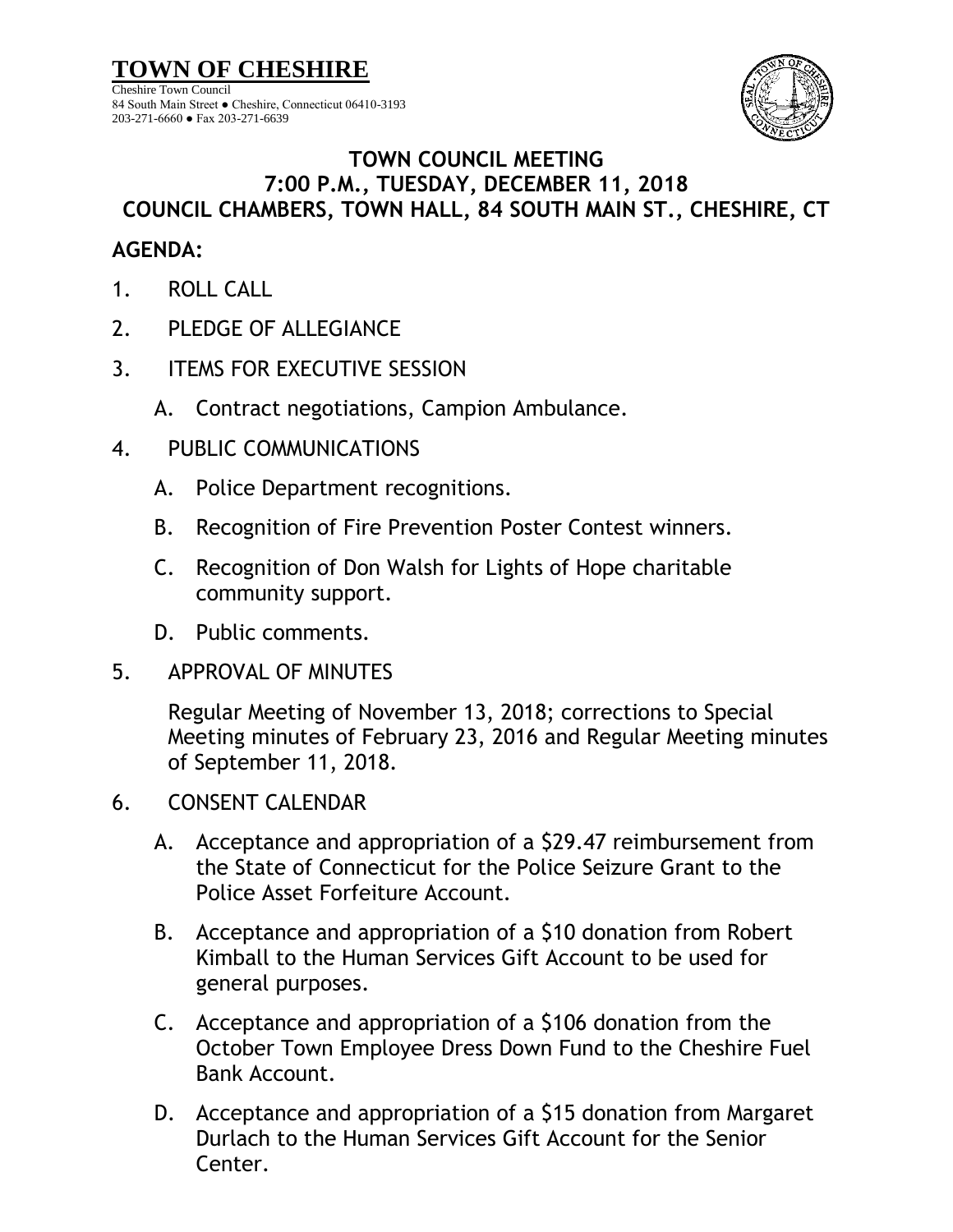- E. Acceptance and appropriation of a \$50 donation from Operation Fuel to the Cheshire Fuel Bank Account.
- F. Acceptance and appropriation of a \$100 donation from John and Eileen McBride to the Cheshire Fuel Bank Account.
- G. Acceptance and appropriation of a \$50 donation from an anonymous donor to the Cheshire Fuel Bank Account.
- H. Acceptance and appropriation of a \$100 donation from Richard E. and Kathleen A. Pfeiffer to the Police Gift Account to be used for future training classes and equipment.
- I. Acceptance of a \$14,000 donation from Cheshire's Lights of Hope and appropriation of \$7,000 to both the Human Services Gift Account and the Cheshire Fuel Bank Account.
- J. Acceptance and appropriation of a \$3,778 donation from the Farmington Canal Rail-to-Trail Association for the development, construction and installation of two signs along the Cornwall Avenue to West Main Street segment of the Linear Trail.
- 7. ITEMS REMOVED FROM CONSENT CALENDAR
- 8. OLD BUSINESS
	- A. Discussion re: Recreation fees for booking of School facilities.
- 9. NEW BUSINESS
	- A. Call for public hearing for Cheshire Housing Authority Small Cities Grant application process.
	- B. Approval of schedule of regular meeting dates for calendar 2019.
	- C. Authorization to appropriate \$15,557 from the Jitney Bus Fund for the Town's 20% match for the purchase of the new Senior/Transportation Services bus acquired through the CT DOT Section 5310 Grant Program.
	- D. Discussion and possible action re: acceptance of the Crestwood Drive extension as a Town road.
	- E. Discussion and possible action re: authorization to apply for a \$6,000 Justice Assistance Grant program Violent Crime Prevention Grant for proactive patrols to combat auto theft and larceny from motor vehicles.